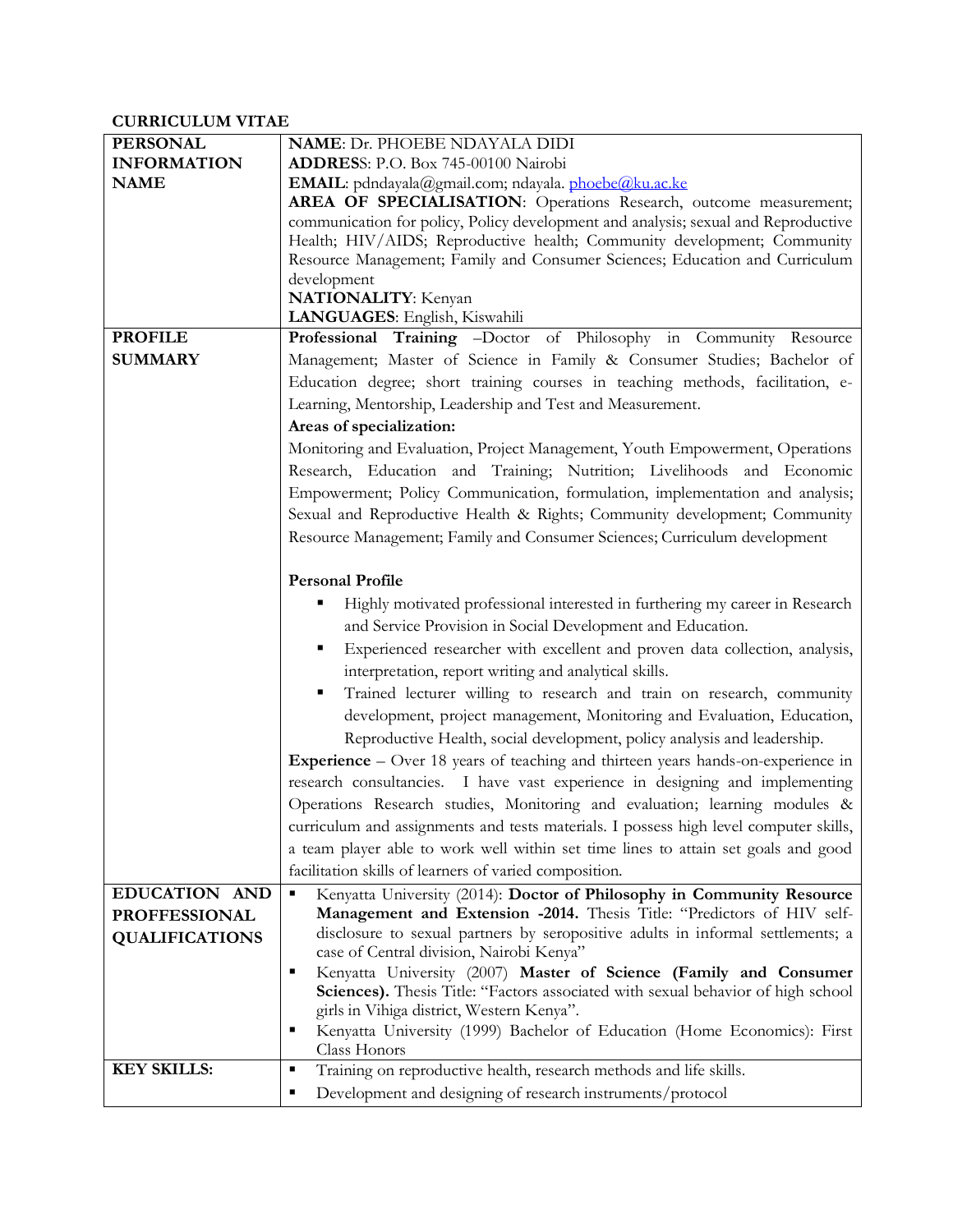|                       | Proposal development<br>٠                                                                                     |
|-----------------------|---------------------------------------------------------------------------------------------------------------|
|                       | Planning and coordination of research projects.<br>$\blacksquare$                                             |
|                       | Monitoring, and evaluating existing projects/programs that is baseline, mid-<br>$\blacksquare$                |
|                       | term and end term evaluations.                                                                                |
|                       | Analysis of qualitative and quantitative data.<br>٠                                                           |
|                       | Writing of academic and research reports.<br>٠                                                                |
|                       | Leadership of research and other community projects<br>٠                                                      |
|                       | Guidance, counseling and mentorship of young people.<br>٠                                                     |
|                       | Developing of advocacy and training materials<br>٠                                                            |
|                       | Collection of secondary data through synthesis of relevant literature.<br>п                                   |
|                       | Working in a team and on my own within the specified period of time.<br>٠                                     |
| <b>AREAS</b><br>OF    | Project Management; Operations Research; outcome measurement; Policy<br>٠                                     |
| <b>SPECIALIZATION</b> | communication; Policy formulation and analysis; Sexual and Reproductive                                       |
|                       | Health and Rights; HIV/AIDS; Community development; Community                                                 |
|                       | Resource Management; Family and Consumer Sciences; Education, Advocacy,                                       |
|                       | and Curriculum development                                                                                    |
| <b>EMPLOYMENT</b>     | <b>WORK EXPERIENCE:</b>                                                                                       |
| <b>RECORD</b>         | Institution: KENYATTA UNIVERSITY- School of Public Health & Applied                                           |
|                       | Human sciences, department of Population Reproductive Health & Community                                      |
|                       | Resource Management and Extension (CRM&E)<br><b>Position: Lecturer</b><br>Time -Feb 2008 to the present.<br>٠ |
|                       | Roles and Responsibilities: lecturing, mentoring, research, training,                                         |
|                       | curriculum development, scientific and research writing and community service.                                |
|                       | I also chair the curriculum development and review committee.                                                 |
|                       |                                                                                                               |
|                       | Organization: Globus Associates Questream                                                                     |
|                       | <b>Position: Associate Consultant</b><br>Time: June 2014 to date                                              |
| <b>CONSULTANCY</b>    | <b>Roles and Responsibilities:</b>                                                                            |
| <b>ASSIGNMENTS</b>    | <b>Operations Research</b> : Participated in the design and implementation of five<br>a)                      |
|                       | Operation Research Studies on behalf of the Sexual and Reproductive Health                                    |
|                       | Alliance and Youth Empowerment alliance on a national program                                                 |
|                       | implemented by fifteen organizations working on increasing direct Access to                                   |
|                       | Knowledge and Services (ASK) for young people in Kenya. The Operations                                        |
|                       | research study results have been used to refine the interventions of                                          |
|                       | implementing organizations. Participated in development of publications based                                 |
|                       | on the study results of the five studies.                                                                     |
|                       | <b>Outcome Measurement:</b> Participated in the design and implementation of the<br>b)                        |
|                       | outcome measurement studies for the United For Body Rights (UFBR) and                                         |
|                       | Access Services and Knowledge Programs on behalf of the Sexual and                                            |
|                       | Reproductive Health Alliance and Youth Empowerment Alliance.                                                  |
|                       | Policy Communication: Trained the Sexual and Reproductive Health Alliance<br>$\mathbf{C}$                     |
|                       | and Youth Empowerment alliance staff on policy communication to enhance                                       |
|                       | the integration of youth Sexual and Reproductive Health & Rights into the                                     |
|                       |                                                                                                               |
|                       | development Agenda.                                                                                           |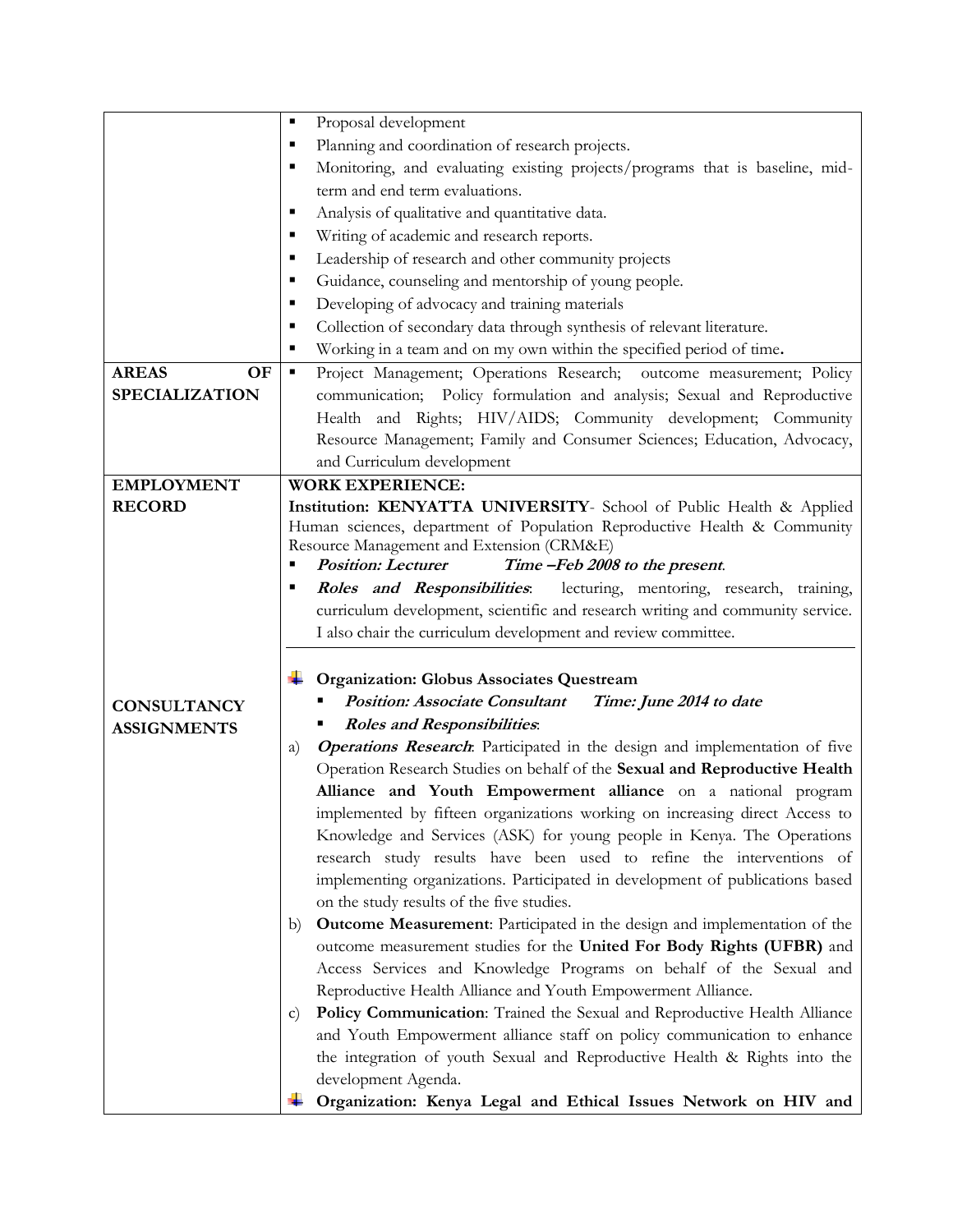## **AIDS (KELIN)**

- **Position: Consultant Researcher Time: November, 2017**
- **Roles and Responsibilities**: Participated in the review of the Monitoring and Evaluation Framework for the KELIN's program activities.
- **Organization: Kenya Legal and Ethical Issues Network on HIV and AIDS (KELIN)**
- **Position: Consultant Researcher Time: June, 2017**
- **Roles and Responsibilities**: Participated in the design and implementation of the Baselines Survey for the KELIN's DREAMS project "Facilitating Access to Sexual and Reproductive Justice for Orphaned and Vulnerable Adolescent Girls in Kisumu and Homa Bay Counties.
- **Organization: Centre for the Study of Adolescents (CSA)**
- **Position: Consultant Researcher Time – Sept 2007- To 2013**

#### **Tasks and Responsibilities**

- Worked on a regional publication on women's maternal and reproductive health status in Sub-Sahara African countries titled "A Measure of Commitment". The publication was launched in July 2009.
- Participated in monitoring and evaluation and training on adolescents in sexual and reproductive health issues for CSA projects country wide.

#### **Institution: USTADI**

#### **Position: Consultant Time: July 2012-March 2013**

Task and Responsibilities-Provided technical assistance to community based support groups in Vihiga County to increase production, value addition of their agricultural products and Monitoring and evaluation of the projects.

## **Institution- AMREF**

## **Position: Co-Researcher Time- June 2009 to October 2009**

Task and Responsibilities-Consultancy to coordinate training and research work on a situation analysis on the school health and reproductive health situation of school going children in Ngong Sub-district.

## **Firm: APEX COMMUNICATION**

#### *D* Position: Co-Researcher Time- January to April 2007

Tasks and Responsibilities- Part of an assessment to support the development of the National HIV and AIDS Communication Strategy for youth aged 15-24 years by NACC, MOH, and NCAPD with support from UNFPA. I was involved in development of tools, literature review and report writing. I also compiled literature on HIV/AIDS and TB in Kenya for use in sensitization of health workers in Nyanza and Nairobi by the Ministry of Health.

## **Organization: FAMILY HEALTH INTERNATIONAL (FHI)**

- **Position: Assisting Consultant Time- May to June 2007 & Nov-Dec 2007**
- **Tasks and responsibilities**-worked as a consultant for FHI on an assessment to access the revitalization of the Long Acting and Permanent Methods of Family Planning in the country. Participated in data collection, literature review and report writing.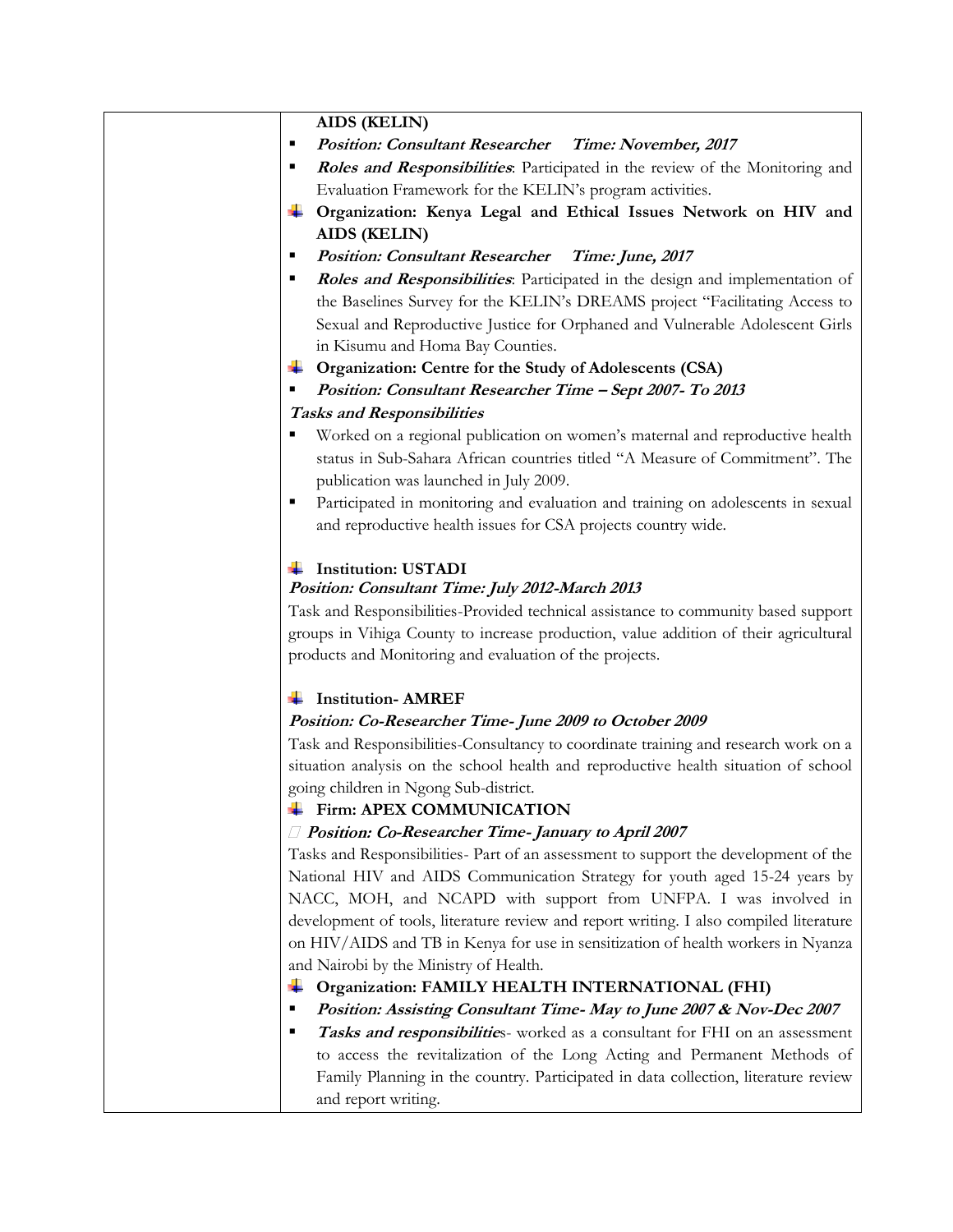|                      | Organization: POPULATION COUNCIL/UNFPA FGM/C SITUATION                                                                                                                                                                                                                                                                                                                                                                                                                                |
|----------------------|---------------------------------------------------------------------------------------------------------------------------------------------------------------------------------------------------------------------------------------------------------------------------------------------------------------------------------------------------------------------------------------------------------------------------------------------------------------------------------------|
|                      | <b>ANALYSIS</b>                                                                                                                                                                                                                                                                                                                                                                                                                                                                       |
|                      | Position-Research Team Leader Time-Nov/Dec 2006                                                                                                                                                                                                                                                                                                                                                                                                                                       |
|                      | Roles and Responsibilities. Responsible for development of study tools,                                                                                                                                                                                                                                                                                                                                                                                                               |
|                      | literature review, coordinating data collection using qualitative techniques among<br>Government Agencies, Development Partners, National level NGOs and Faith<br>Based Groups supporting or implementing Anti-FGM activities in Kenya.<br>Results of the Situation Analysis have been used by the Ministry of Gender,<br>Sport, Culture and Social Services with support from UNFPA to form a<br>National Focal Point on FGM/C in Kenya.<br>Organization: MOH/GTZ ANTI-FGM PROGRAMME |
|                      | <b>Position-RESEARCHER</b><br>Time-Aug 2006                                                                                                                                                                                                                                                                                                                                                                                                                                           |
|                      | Roles and Responsibilities. Coordinator end term evaluation of the five year<br>Anti-FGM component in Transmara District. Participated in the development<br>of research instruments, Planning and coordination of fieldwork including field<br>logistics, recruiting and training research assistants, Supervision, literature review<br>and monitoring of field work.                                                                                                               |
|                      | Organization: ST LUCIE KIRIRI GIRLS SCHOOL                                                                                                                                                                                                                                                                                                                                                                                                                                            |
|                      | Time-Sept 2002 to Jun 2006                                                                                                                                                                                                                                                                                                                                                                                                                                                            |
|                      | Roles and responsibilities: Position-Home Science And Nutrition Teacher, Head                                                                                                                                                                                                                                                                                                                                                                                                         |
| <b>PARTICIPATION</b> | of Applied Studies, Guidance and Counseling departments.                                                                                                                                                                                                                                                                                                                                                                                                                              |
| <b>AND</b>           | Time: 2010: First Pan-African Family Strengths International Conference held from<br>20th -24th July 2010 at the North Coast Beach Hotel in Mombasa, Kenya.                                                                                                                                                                                                                                                                                                                           |
| <b>ATTENDANCE OF</b> | PRESENTATION OF PAPERS AT PROFESSIONAL CONFERENCES                                                                                                                                                                                                                                                                                                                                                                                                                                    |
| <b>CONFERENCES</b>   |                                                                                                                                                                                                                                                                                                                                                                                                                                                                                       |
| <b>AND WORKSHOPS</b> | • Impact of self-disclosure of HIV Sero-positive status on gender-based violence                                                                                                                                                                                                                                                                                                                                                                                                      |
|                      | among people living with HIV/AIDS in Nairobi, Kenya by Ndayala Phoebe; L.<br>Ngige &. A. Ondigi paper presented in the Gender Violence Conference hosted in                                                                                                                                                                                                                                                                                                                           |
|                      | Kenyatta University.                                                                                                                                                                                                                                                                                                                                                                                                                                                                  |
|                      | * "Factors associated with sexual behavior of Adolescent school girls in western<br>Kenya" by Phoebe Ndayala, Lucy Ngige and Olive Mugenda paper presented in the<br>First Pan-African Family Strengths International Conference from 20th -24th July<br>2010 Mombasa, Kenya. Kenyatta University and Northern Illinois University (USA)                                                                                                                                              |
| <b>ACADEMIC</b>      | Time: Jan 2010-2014: PhD research on HIV self-disclosure in Nairobi, Kenya                                                                                                                                                                                                                                                                                                                                                                                                            |
| <b>RESEARCH</b>      | Time: 2006: "Factors associated with sexual behavior of Adolescent school girls in                                                                                                                                                                                                                                                                                                                                                                                                    |
|                      | western Kenya. A thesis submitted for the award of Master of Science (Family and                                                                                                                                                                                                                                                                                                                                                                                                      |
|                      | Consumer Sciences), Kenyatta University                                                                                                                                                                                                                                                                                                                                                                                                                                               |
|                      |                                                                                                                                                                                                                                                                                                                                                                                                                                                                                       |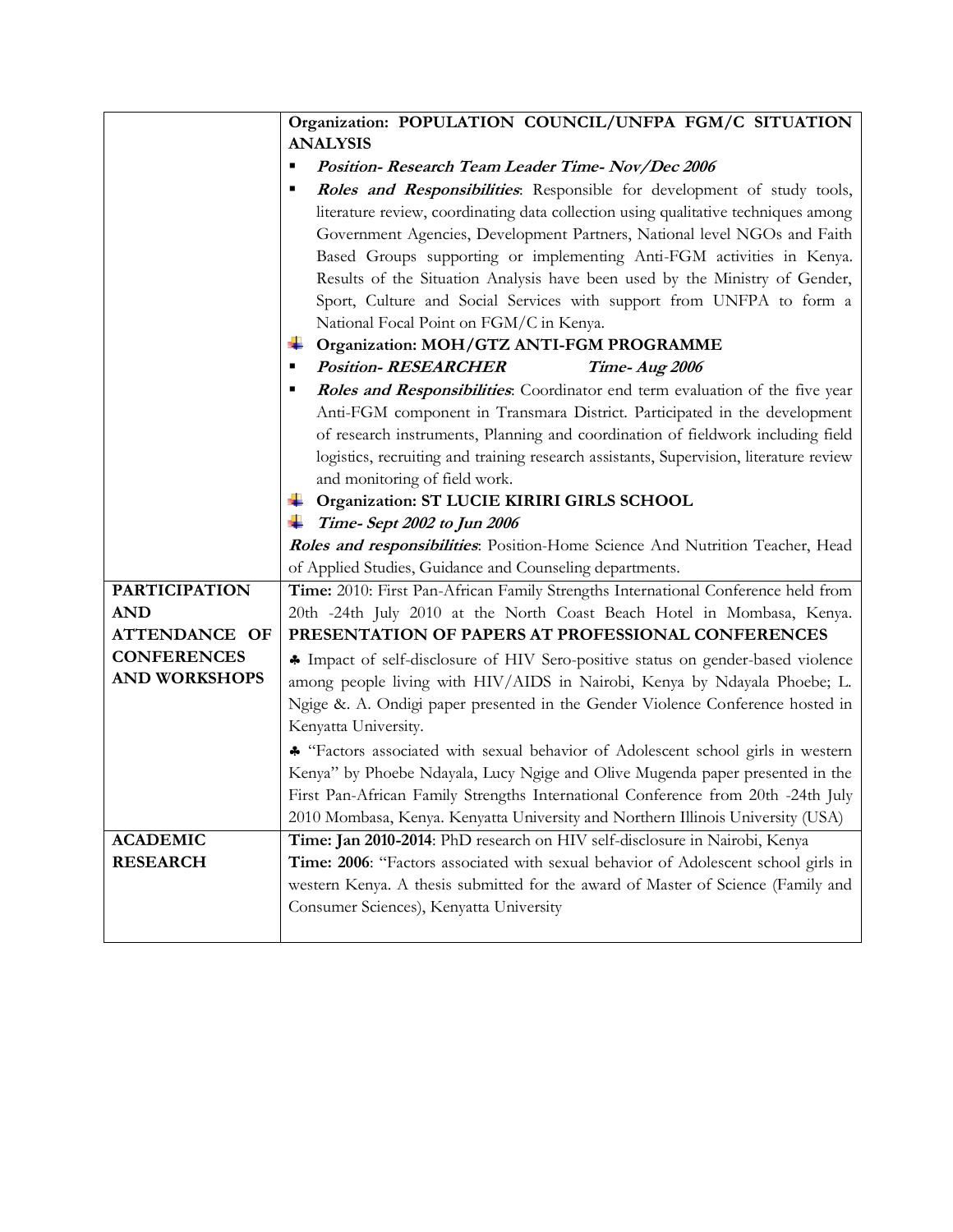| <b>PUBLICATIONS/</b> | Ndayala Phoebe, Ondigi Alice N., Ngige L Nature and Extent of HIV Self            |
|----------------------|-----------------------------------------------------------------------------------|
| <b>RESEARCH</b>      | Disclosure by Seropositive Adults in HIV Support Groups in Nairobi                |
| PAPERS/REPORTS       | County, Kenya. www.iiste.org > Home > Vol 5, No 16 (2015)                         |
| /CONTRIBUTION        | Kathuri-Ogola, L., VanLeeuwen, C., Kabaria-Muriithi, J., Weeks, L.E.,             |
|                      | Kieru, J. and Ndayala, P. (2015). Supervision Challenges Encountered              |
|                      | During Kenyan University Students' Practicum Attachment. Journal of               |
|                      | Education and Practice. Vol.6, No.17. ISSN 2222-1735 (Paper) ISSN 2222-           |
|                      | 288X (Online).                                                                    |
|                      | Globus Associates Questream, & Sexual and Reproductive Health Alliance<br>٠       |
|                      | (March 2016); The Access Services and knowledge Outcome Measurement               |
|                      | Report 2016.                                                                      |
|                      | SRHR Alliance Nairobi, March 2016 Globus Associates Questream, &<br>٠             |
|                      | Sexual and Reproductive Health Alliance (March 2016); The Unite for Body          |
|                      | Rights Program Outcome Measurement Report 2016. SRHR Alliance                     |
|                      | Nairobi, March 2016.                                                              |
|                      | Evelia H., Westeneng J., Ndayala P., kieru J., Kuya J. (2016). Using digital<br>٠ |
|                      | strategies to increase/promote access to ASRHR information and services           |
|                      | among young people aged 10-24years (unpublished Manuscript).                      |
|                      | Evelia H., Westeneng J., Ndayala P., kieru J., Kuya J. 2016; Determinants of<br>٠ |
|                      | service uptake in three youth friendly service models in Kenya (unpublished       |
|                      | Manuscript)                                                                       |
|                      | Ndayala P, Evelia H, Westeneng J, kieru J, Kuya J. 2016; Meaningful youth         |
|                      | participation in community health care management systems in Western              |
|                      | Kenya: An exploration of contextual factors (unpublished Manuscript)              |
|                      | Evelia H., Kieru J., Ndayala P., Kuya, J., Wanjiru M. & Westeneng J. 2016<br>٠    |
|                      | "Understanding the use of telemedicine for accessing SRHR and HIV                 |
|                      | information and services for 10-24 year olds in Kisumu county of Western          |
|                      | Kenya", Rutgers, Simavi & KMET Utrecht, March 2016.                               |
|                      | Evelia H., Wanjiru M., Kuya, J., Ndayala P. & Westeneng J., 2016                  |
|                      | "Understanding factors that Influence use of E&M platforms for SRHR               |
|                      | information and services among youths in Nairobi, Kenya", Rutgers, Africa         |
|                      | Alive! & Nairobits Utrecht, March 2016.                                           |
|                      | Evelia H., Ndayala P., Njue C., Kuya J., Wanjiru M., Baumgartner S. &<br>п        |
|                      | Westeneng J., 2016. "Exploring the factors that influence access to SRH           |
|                      | services for young people in Kenya:A study of three different health service      |
|                      | models used by FHOK", Rutgers & FHOK Utrecht, March 2016.                         |
|                      | Ndayala P., Wafula C.O., Chesire F., Evelia H., Kuya J, & Westeneng J.,           |
|                      | (2016). Exploring the factors that influence meaningful youth involvement         |
|                      | in the health care system management in Western Kenya", Rutgers &                 |
|                      | GLUK Utrecht, March 2016.                                                         |
|                      | Worked on a regional publication on women's maternal and reproductive             |
|                      | health risk status in Sub-Sahara African countries titled "A Measure of           |
|                      | Commitment"                                                                       |
|                      |                                                                                   |